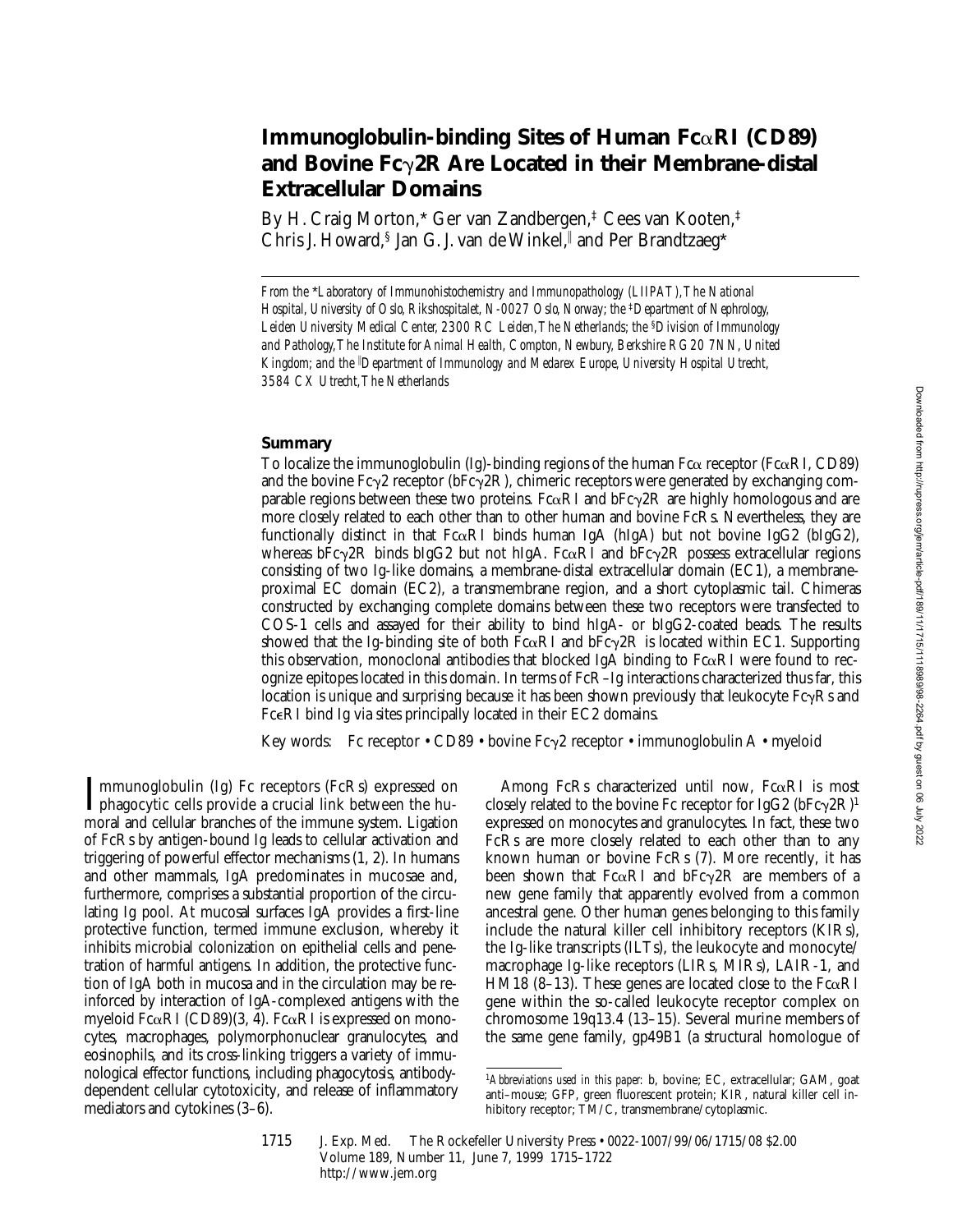human KIRs), and the paired Ig-like receptors A and B (PIR-A and PIR-B), have also been described (16–18).

 $Fc\alphaRI$  and  $bFc\gamma2R$  are both transmembrane glycoproteins composed of two extracellular (EC) Ig-like domains (EC1 and EC2), a transmembrane region containing a charged arginine residue, and a short cytoplasmic tail devoid of signaling motifs (7, 19). Signal transduction via  $Fc\alpha RI$  is mediated via the FcR  $\gamma$  chain, which associates with Fc $\alpha$ RI through the charged arginine residue within its transmembrane domain but does not affect its affinity for IgA (20–23). Despite the high level of amino acid identity (41%) within the EC and transmembrane regions of  $Fc\alpha RI$  and  $bFc\gamma 2R$ , these two receptors are functionally quite distinct in that  $Fc\alpha RI$  binds IgA but not bIgG2, whereas  $bFc\gamma$ <sub>2</sub>R binds bIgG<sub>2</sub> but not IgA. Therefore, to map the ligand-binding domains of these two FcRs we utilized their high degree of identity and exchanged homologous regions between them. Based on knowledge of interactions between other two-domain FcRs (Fc $\gamma$ RII, Fc $\gamma$ RIII, and Fc $\epsilon$ RI) with their respective ligands (IgG or IgE), we expected the Ig-binding sites to be located within the membrane-proximal EC2 domain (24– 30). Surprisingly, however, our results demonstrated that the ligand-binding region of both  $Fc\alpha RI$  and  $bFc\gamma 2R$  is located in their membrane-distal EC1 domain. In part, this finding probably reflects the evolutionary development of Fc $\alpha$ RI and bFc $\gamma$ 2R from an ancestral gene distinct from the putative  $Fc\gamma R/Fc\epsilon R$  precursor.

#### **Materials and Methods**

*Cell Culture.* COS-1 cells were maintained in DMEM (Bio-Whittaker) supplemented with 10% FCS, 1 mM L-glutamine, and 50  $\mu$ g/ml gentamycin (Life Technologies, UK). The murine IIA1.6 B cell line that coexpresses Fc $\alpha$ RI and the FcR  $\gamma$  chain has been described previously (21).

*cDNAs and Construction of Chimeric FcRs.* cDNAs encoding the complete  $Fc\alpha RI$  coding region and a mutant cDNA encoding a soluble form of  $Fc\alpha RI$  were gifts from Dr. C. Maliszewski (Immunex Corp., Seattle, WA) (19, 31). cDNA for  $bFc\gamma 2R$  has been described previously (7). Chimeric cDNAs were constructed by overlap extension PCR (21). Although the genomic structure of  $bFc\gamma$ <sub>2</sub>R is unknown, the high homology to  $Fc\alpha$ <sub>EI</sub> allowed us to infer intron–exon boundaries because amino acid residues that link the  $Fc\alpha RI$  exons are identical to those at comparable positions in  $bFc\gamma 2R$  (Fig. 1). Primers were thus designed to allow the fusion of exons at these residues. To construct the  $bEC1^{(1-50)}$ - $Fc\alpha RI$  mutant, primers were designed to allow the fusion of the first 50 amino acids of  $bFc\gamma 2R$  to  $Fc\alpha RI$  at isoleucine 50; both Fc $\alpha$ RI and bFc $\gamma$ 2R have isoleucine residues at this position, which lies almost exactly in the middle of the EC1 domains. The integrity of all chimeric cDNAs was confirmed by sequence analysis. Chimeric FcR cDNAs were cloned into the pCDNA3 mammalian expression vector (Invitrogen, The Netherlands) before transfection. The pCMV-GFP plasmid, which directed the expression of green fluorescent protein (GFP), was constructed by inserting the CMV promoter region from pCDNA3 into the multiple cloning site of the pEGFP-1 vector (Clontech).

*Transfections.* COS-1 cells were transiently transfected with 2  $\mu$ g chimeric FcR cDNA constructs by means of Fugene 6 transfection reagent (Boehringer Mannheim, Germany) accord-

ing to the manufacturer's instructions. In some experiments,  $1 \mu$ g pCMV-GFP was cotransfected together with the FcR constructs. Cells were incubated at 37 $^{\circ}$ C in a humidified CO<sub>2</sub> atmosphere for 48 h before harvesting.

*Ig-binding Assays.* Uncoated magnetic M-450 Dynabeads (Dynal, Norway) were coated, according to the manufacturer's instructions, with either human serum IgA (hIgA) or bovine IgG2 (bIgG2), which were purified as previously described (7, 32). Due to low transfection efficiency of some DNA constructs (see Results), transfected COS-1 cells were first enriched for those becoming positive for gene expression by cotransfection of the FcR and pCMV-GFP constructs. Experiments showed that most fluorescent  $(GFP<sup>+</sup>)$  cells had also taken up both plasmids, thus expressing the chimeric FcR together with GFP (see Results). Therefore, binding assays were performed as follows:  $5 \times 10^4$  $GFP+COS-1$  cells (which had also been cotransfected with an FcR construct) were purified in a FACSVantage® cell sorter (Becton Dickinson) and mixed with Ig-coated Dynabeads in a final volume of 50  $\mu$ l per well in V-bottomed microtiter plates. After a 15-min incubation at room temperature, the plate was spun at 50 *g* for 1 min and incubated for an additional 45 min at room temperature. Cells and beads were resuspended and examined for the presence of rosettes, using a combination of light and fluorescent microscopy, in a Nikon Eclipse E800 microscope. Rosettes were defined as  $GFP^+$  cells binding four or more  $Ig$ coated beads and at least 200 GFP+  $COS-1$  cells were counted for each determination. For blocking studies, cells were incubated with either mAb My43 (50  $\mu$ l culture supernatant) or CC-G24 (50  $\mu$ l ascites fluid diluted 1:4) for 30 min at room temperature before the addition of Ig-coated beads.

*Production and Purification of Recombinant Soluble Fc*a*RI.* A cDNA that encodes a soluble form of  $Fc\alpha RI$  was expressed in Chinese hamster ovary cells by means of the pEE14 expression system (Lonza, UK), and the protein was isolated from the culture supernatant by affinity chromatography with Sepharose-bound human IgA (van Zandbergen, G., and C. van Kooten, unpublished data).

*Monoclonal Antibodies.* The previously described  $Fc\alpha RI$  mAbs My43 (murine IgM), A3, A59, A62, and A77 (all murine IgG1) were used in this study (33, 34). My43 and A62 were gifts from Dr. Li Shen (Dartmouth Medical School, Lebanon, NH) and Dr. Max Cooper (University of Alabama, Birmingham, AL), respectively. A77 was supplied by Medarex Europe (The Netherlands), and A3 and A59 were purchased from Immunotech (France) and Research Diagnostics Inc. respectively. The  $bFc\gamma 2R$  mAb CC-G24 (murine IgM) was generated by immunizing mice with  $bFc\gamma$ <sub>2</sub>R protein purified from cattle leukocytes, and the specificity was confirmed by staining COS-7 cells transfected with cDNA encoding the  $bFc\gamma 2R$  or bovine  $Fc\gamma RII$  (Howard, C.J., unpublished data). To obtain new  $Fc\alpha RI$  mAbs, female BALB/C mice were immunized with purified soluble  $Fc\alpha RI$ . Splenocytes isolated from immunized animals were fused with myeloma cells (SP20) in the presence of 50% polyethylene glycol. The cell suspension was diluted in IMDM supplemented with 10% FCS, hypoxanthine (100  $\mu$ mol), aminopterin (0.4  $\mu$ M), thymidine (16  $\mu$ M), 500 pg/ml IL-6, 100 U/liter penicillin, and 100  $\mu$ g/ml streptomycin. Cells producing antibodies to  $Fc\alpha RI$  were subcloned by limiting dilution. Five clones producing mAb to  $Fc\alpha RI$  were expanded and the specificity was determined by FACS® analysis (see below). To define the capacity of these new mAbs to inhibit binding of IgA to  $Fc\alpha RI$ , blocking studies were performed as follows:  $Fc\alpha RI$  mAbs or control mAbs of the same isotype were diluted in FACS buffer and incubated together with  $Fc\alpha RI$ -transfected IIA1.6 cells for 15 min at 4°C. Purified human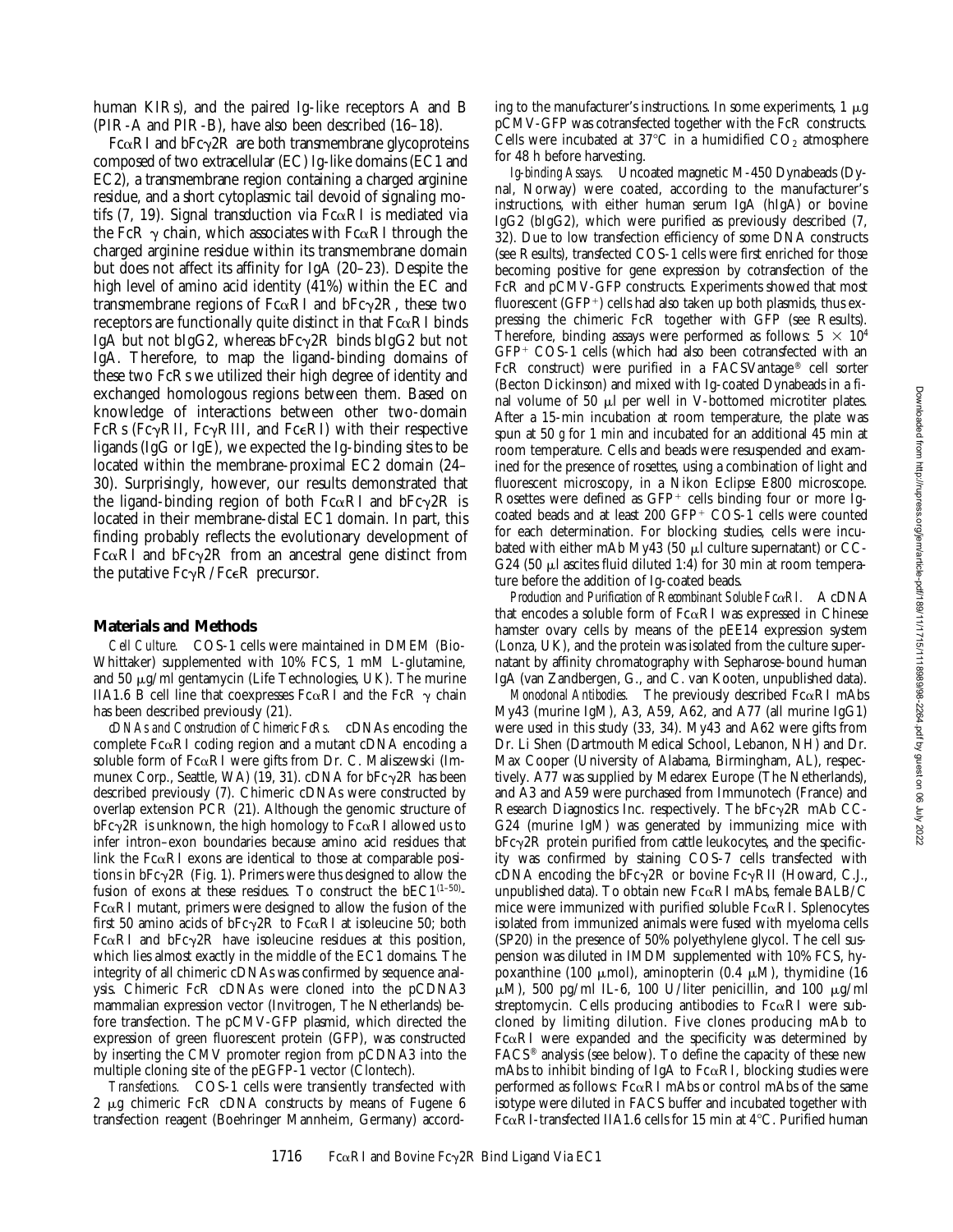serum IgA, which had previously been heat-aggregated for 1 h at 63°C (aIgA), was then added for 1 h at  $4^{\circ}$ C. Cells were washed and bound aIgA was detected by incubation with a goat anti– human IgA  $F(ab)_{2}$ -PE polyclonal antibody conjugate (Southern Biotechnology Associates, Inc.) in FACS® analysis. Isotype control antibodies for murine IgG1 were purchased from Becton Dickinson, and those for murine IgM were provided by Dr. Robert Burns (Scottish Agricultural Science Agency, Edinburgh, UK).

*FACS<sup>®</sup> Analysis.* Cells  $(5 \times 10^5)$  were washed twice with FACS buffer (PBS/0.5% BSA/0.02% azide) and incubated with either  $Fc\alpha RI$  mAb (murine IgM or IgG1) culture supernatant or the appropriate isotype control supernatant for 1 h at  $4^{\circ}$ C. Cells were then washed twice with FACS buffer and incubated for 1 h at  $4^{\circ}$ C with either goat anti-mouse (GAM) IgM-FITC conjugate (1:150 final dilution), or a GAM IgG1-PE conjugate (1:150 final dilution) (both from Southern Biotechnology Associates, Inc.). In experiments where  $GFP^+$  cells were analyzed for chimeric  $FcR$ expression, a GAM IgG1 Tricolor secondary reagent (1:200 final dilution) (Caltag Labs.) was used. After washing twice with FACS buffer, cells were fixed in PBS-buffered 1% (wt/vol) paraformaldehyde at 4°C and analyzed on a FACScan®. Data acquisition was conducted with Lysis II software (Becton Dickinson), and data analysis was performed using WinMDI software (available from The Scripps Research Institute, La Jolla, CA).

#### **Results**

*The EC1 Domains of Fc*a*RI and bFc*g*2R Mediate Ligand Binding.* To map the ligand-binding domains of  $Fc\alpha RI$ and  $bFc\gamma 2R$ , we generated five chimeric receptors as follows:  $hEC-bFc\gamma 2R$ , consisting of the two EC domains of Fc $\alpha$ RI fused to the transmembrane/cytoplasmic (TM/C) domain of  $bFc\gamma 2R$ ;  $bEC-Fc\alpha RI$ , the two bovine EC domains fused to the TM/C domain of  $Fc\alpha RI$ : hEC1bFc $\gamma$ 2R, the EC1 domain of Fc $\alpha$ RI fused to the EC2 TM/C region of  $bFc\gamma 2R$ ;  $bEC1-Fc\alpha RI$ , the EC1 domain of bFc $\gamma$ 2R joined to the EC2 TM/C region of Fc $\alpha$ RI; and bEC1(1-50)-Fc $\alpha$ RI, the first 50 amino acids of bFc $\gamma$ 2R fused at isoleucine 50 to Fc $\alpha$ RI (Fig. 1). Together with wild-type  $Fc\alpha RI$  and  $bFc\gamma 2R$  cDNAs, individual chimeric FcR constructs were transfected to COS-1 cells, and their



**Figure 1.** Alignment of amino acid sequences of  $Fc\alpha RI$  (X54150) and  $bFc\sim 2R$  ( $Z37506$ ). S1 exons are shown from the methionine initiation codons. Because the gene structure of  $bFc\gamma 2R$  is unknown, intron–exon boundaries are shown only for Fc $\alpha$ RI. Amino acids that link two Fc $\alpha$ RI exons are underlined, and the exon designation is shown above the sequence. Note that exon-linking amino acids are conserved between Fc $\alpha$ RI and bFc $\gamma$ 2R. The first 19 amino acids of both sequences are considered to represent  $NH<sub>2</sub>$ -terminal signal peptides, which are removed before cell surface expression. Thus, glutamine (Q) 22 is proposed to be the first amino acid of both mature proteins and therefore is designated +1. Isoleucine (I) 50 is also underlined. Residues of  $bFc\gamma 2R$  identical to those of  $Fc\alpha RI$  are designated (\*), and gaps that have been inserted to line up the sequences are designated (–) (also see reference 7).

cell surface expression was assessed by FACS® analysis and by a specific binding assay using Ig-coated beads (see Materials and Methods). Initial experiments revealed the transfection efficiency of individual constructs to be quite variable. The most efficient construct directed expression of Fc $\alpha$ RI on the surface of  $\sim$ 30% of COS-1 cells, whereas the least efficient ( $bEC1$ -Fc $\alpha$ RI) was expressed by only 3% of the transfectants (Fig. 2 A). Therefore, we developed a method to selectively enrich for transiently transfected cells by cotransfecting a plasmid that directed expression of GFP (visualized by green fluorescence) together with the chimeric FcR constructs. Most  $GFP+$  COS-1 cells cotrans-



**Figure 2.** Expression of chimeric FcR by COS-1 cells. (A) Cos-1 cells were transfected with the indicated constructs 2 d before harvesting and FACS® analysis. Cells were stained with either FcaRI EC2-specific mAb A62 (mouse IgG1) (bottom panels) or an appropriate isotype control (top panels), followed by a GAM IgG1 Tricolor reagent. Numbers in the top right corners of the plots refer to the percentage of positive cells. (B) Enrichment of  $Fc\alpha RI$  expression in COS-1 cells cotransfected with GFP. Cells transfected with both FcaRI and GFP were stained

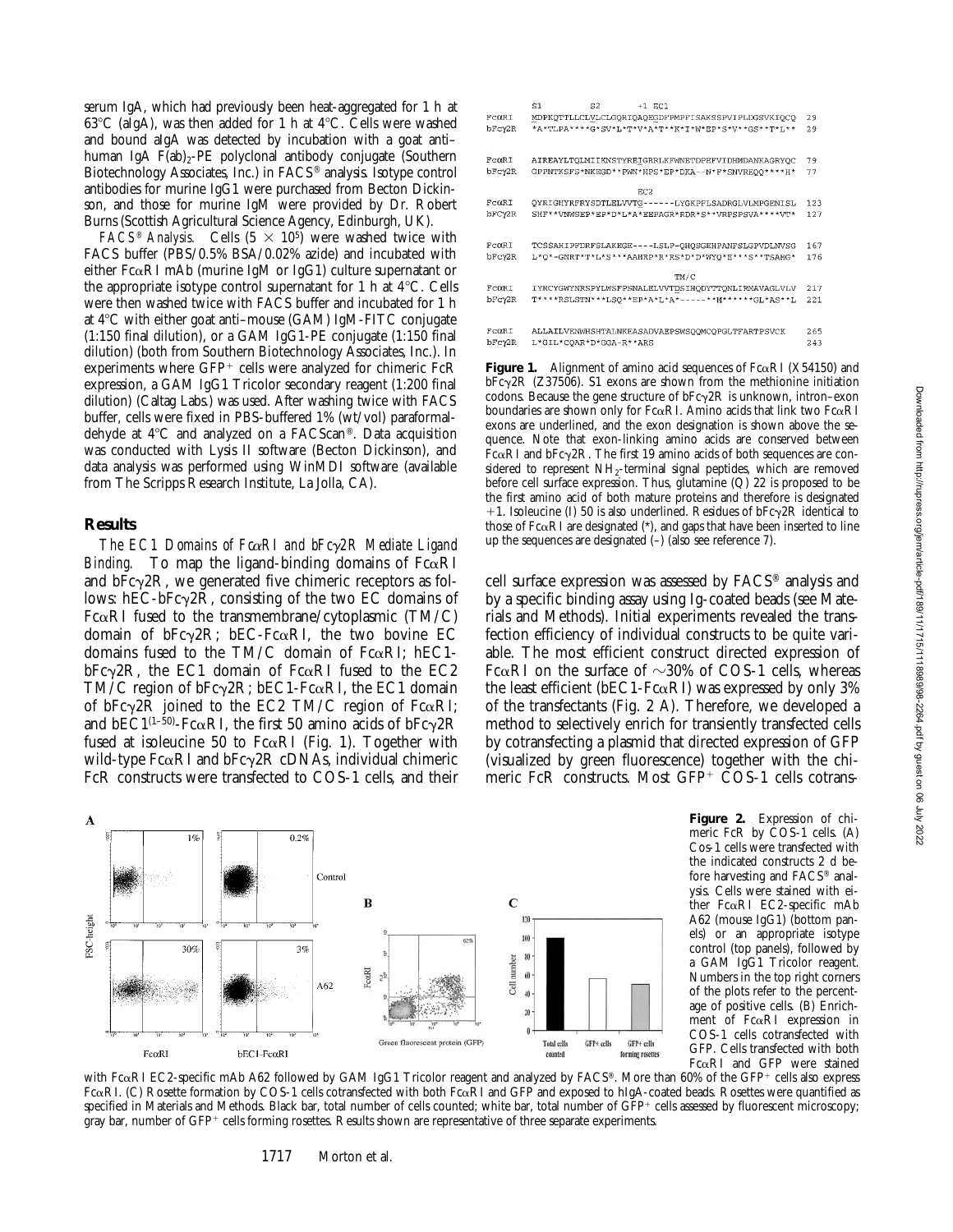fected with  $Fc\alpha RI$  were recognized by mAb A62 (Fig. 2 B), and formed rosettes with hIgA-coated beads (Fig. 2 C). By this procedure we obtained an approximately twofold enrichment of chimeric FcR-expressing cells, which in the case of Fc $\alpha$ RI resulted in  $>60\%$  of cells being reactive with  $Fc\alpha RI$  mAb and further able to form rosettes with hIgA coated beads (Fig. 2, B and C). It should be noted that  $GFP-$  COS-1 almost never formed rosettes, most likely because transfectants expressing  $Fc\alpha RI$  alone accounted for only  $\sim$ 1% of the total cells (Fig. 2 B). We, furthermore, demonstrated the specificity of our binding assay by using blocking mAbs specific for  $Fc\alpha RI$  or  $bFc\gamma 2R$  to inhibit rosette formation (Fig. 3). The finding that the inhibition obtained with My43 was only partial  $(\sim)50\%$  was most likely explained by the use of culture supernatant other than a higher concentration of purified antibody which was not available.

Fc $\alpha$ RI does not bind bIgG2, and bFc $\gamma$ 2R does not bind hIgA (reference 7 and this paper); accordingly, we neither observed rosettes when hIgA-coated beads were mixed with  $bFc\gamma 2R$  transfectants, nor when  $bIgG2$ -coated beads were mixed with  $Fc\alpha RI$  transfectants (Fig. 4). Binding studies with COS-1 cells enriched for FcR expression as described above, showed not unexpectedly that wild-type  $Fc\alphaRI$  and  $bFc\gammaR2$  transfectants produced the highest levels of rosette formation with hIgA- and bIgG2-coated beads, respectively (Fig. 4). Transfectants expressing chimeras coding for the entire EC portions of the receptors  $(hEC-bFc\gamma^2R$  and  $bEC-Fc\alpha RI)$  bound their respective Ig-coated beads efficiently, although at a slightly lower level than their wild-type counterparts (Fig. 4). The fact that the hEC1-bFc $\gamma$ 2R chimera retained IgA-binding ca-

pacity demonstrated that the binding site of  $Fc\alpha RI$  lies within the membrane-distal EC1 domain. Furthermore, because this chimera did not form rosettes with bIgG2 coated beads, our finding further suggested that the binding site for bIgG2 in bFc $\gamma$ 2R was not located within the EC2 domain of this receptor. Conversely, the  $bEC1-Fc\alpha RI$  chimera did form rosettes with bIgG2-coated beads, but not with beads coated with hIgA.

Altogether these results showed that, in common with Fc $\alpha$ RI, the ligand-binding site of bFc $\gamma$ 2R appeared to lie within the EC1 domain. It should be noted, however, that the level of binding obtained with the two EC1 chimeras (hEC1-bFc $\gamma$ 2R and bEC1-Fc $\alpha$ RI) was reduced when compared with the wild-type receptors, and the EC chimeras (hEC-bFc $\gamma$ 2R and bEC-Fc $\alpha$ RI) (Fig. 4). Futhermore, to better localize the Ig-binding sites of these two receptors, a further chimera was constructed in which the first 50 amino acids of the EC1 domain were from  $bFc\gamma 2R$ , while the remaining EC1 (49 amino acids) and the rest of the receptor were from  $Fc\alpha RI$  [bEC1<sup>(1–50)</sup>- $Fc\alpha RI$ ]. Although this chimera was expressed at the cell surface and could be recognized by the majority of  $Fc\alpha RI$  mAb, it bound neither hIgA- nor bIgG2-coated beads.

*EC1-specific Antibodies Block Fc*a*RI Binding of IgA.* To confirm that the IgA-binding site of  $Fc\alpha RI$  lies within the EC1 domain, we mapped the specific epitopes for a number of blocking and nonblocking mAbs. Of the previously described  $Fc\alpha RI$  mAbs, only My43 (murine IgM) was able to block the binding of hIgA to  $Fc\alpha RI$  (33). Four others (A3, A59, A62, and A77, all murine IgG1) did not inhibit binding (34). We also included a number of new  $Fc\alpha RI$  mAbs (2E6, 2D11, 7G4, 2H8, and 7D7, all murine IgG1), raised



100

cotransfected with the indicated FcR construct together with pCMV-GFP. GFP<sup>+</sup> cells were purified as described in Materials and Methods and incubated with the relevant murine IgM-blocking mAb or an irrelevant murine IgM control mAb for 30 min before addition of Ig-coated beads. Results are shown as percentage of inhibition of rosette formation when compared with transfectants that were not incubated with mAb before rosetting analysis. Results shown are representative of two experiments.



Figure 4. Rosette formation by FcR/GFP cotransfected COS-1 cells. Schematic representation of wild-type and chimeric FcRs. Unshaded regions are derived from Fc $\alpha$ RI, shaded regions from bFc $\gamma$ 2R. S, signal peptide; EC1, extracellular domain 1; EC2, extracellular domain 2;  $TM/C$ , transmembrane/cytoplasmic tail.  $GFP+$  transfectants were purified from COS-1 cells cotransfected with GFP and FcR constructs as described. Ig-binding to FcRs coexpressed with GFP was assessed by rosetting with either hIgA- or bIgG2-coated beads. More than 200 cells were counted for each determination, and the number of cells binding four or more Ig-coated beads is expressed as percentage rosette formation. Results are representative of three separate experiments.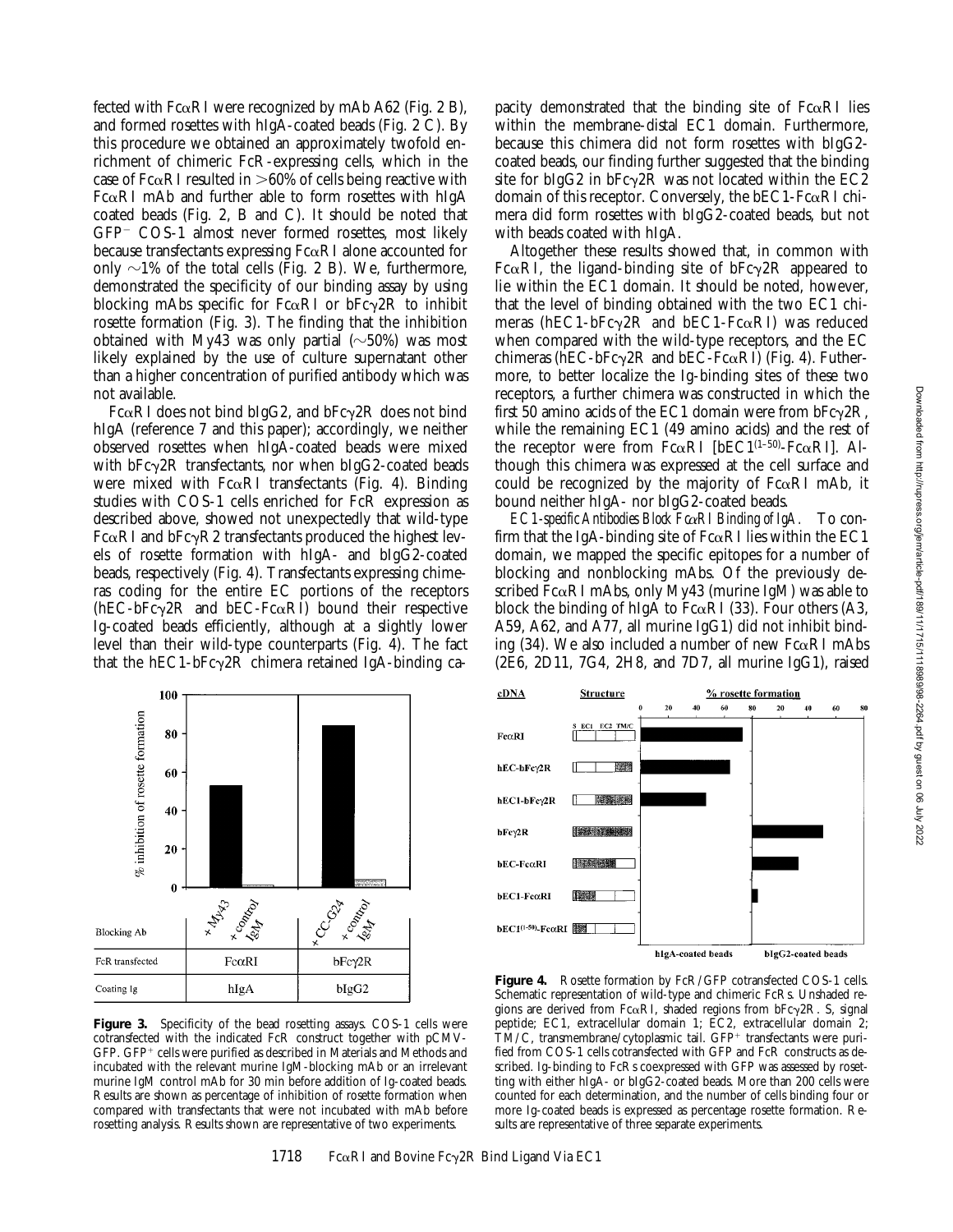against a soluble form of  $Fc\alpha RI$ . These mAbs were shown to be specific for  $Fc\alpha RI$  by reaction with IIA1.6 cells expressing this receptor (Fig. 5 A). They were next assayed for ability to block binding of heat-aggregated hIgA to  $F \alpha R I$ : mAbs 2E6, 2D11, 7G4, and 2H8 produced such inhibition while 7D7 did not (Fig. 5 B). Accordingly, we presumed that the blocking mAbs would prove to be EC1-specific, whereas the nonblocking ones would be EC2 specific.

To test this hypothesis, we screened the reactivity of all mAbs against the panel of chimeric FcR expressed in COS-1 cells by FACS® analysis. Indeed, all mAbs capable of blocking the binding of heat-aggregated hIgA to  $Fc\alpha RI$ (Fig. 5 B), mapped to the EC1 domain (Fig. 5 C). Also, all nonblocking mAbs were directed against the EC2 domain, except for mAb A3 that apparently recognized an epitope depending on parts of both domains. Unfortunately, because only one mAb against  $bFc\gamma 2R$  was available, a similar detailed study could not be performed for this receptor. We showed that mAb CC-G24 only recognized wild-type  $bFc\gamma 2R$  and the  $bEC-Fc\alpha RI$  chimera (Fig. 5 C). Thus, like mAb A3, it is most likely directed against a conformational epitope depending on both EC1 and EC2.

#### **Discussion**

By means of a panel of chimeric FcRs, we identified conclusively for the first time the ligand-binding sites of Fc $\alpha$ RI and bFc $\gamma$ 2R. Surprisingly, these sites were found to be located in the EC1 domains. Fc $\alpha$ RI and bFc $\gamma$ 2R are highly homologous both at the protein and nucleotide level (41 and 56% identity, respectively), but show much less homology with other human and bovine FcRs (7). This suggests that  $Fc\alpha RI$  and  $bFc\gamma 2R$  evolved from a common ancestral gene (also shared by KIR, ILT, MIR, LIR, LAIR-1, HM18, PIR, and gp49B1 genes) and not shared by other human or bovine FcRs (7). Mapping of the  $bFc\gamma 2R$  gene to bovine chromosome 18, which corresponds to human chromosome 19, further supports this notion (35).

Our finding that the Ig-binding sites of both  $Fc\alpha RI$  and  $bFc\gamma$ 2R are located within their EC1 domains, was based on the fact that rosetting with Ig-coated beads was only seen for the corresponding  $Fc\alpha RI$  or  $bFc\gamma 2R$  EC1 chimera. In both cases, however, a reduction in binding activity was seen compared with that obtained for the wild-type receptors and for the comparable EC chimeras (Fig. 4). Although these differences in part may be attributed to the expression levels of individual constructs (especially for the  $bEC1-Fc\alpha RI$  chimera, see above), it is also possible that the EC2 domains and membrane-proximal regions of the receptors contribute either directly (by forming "secondary" contact sites) or indirectly (by preserving threedimensional structure) to the affinity and stability of the ligand interactions. This would be analogous to the activity of other two-domain FcRs, namely Fc $\gamma$ RII, Fc $\gamma$ RIII, and FceRI in which the ligand-binding sites are located in the membrane-proximal EC2 domains, whereas structures within the EC1 domains contribute to the binding process (29, 30).

It should also be noted that the region of hIgA interacting with Fc $\alpha$ RI has recently been mapped to the C $\alpha$ 2/  $C\alpha$ 3 boundary (36). This is in contrast to the region of human IgG responsible for interaction with  $Fc\gamma Rs$ , which is proposed to lie much closer to the hinge (30). Therefore, in terms of the evolution of Ig/FcR interactions, it should be interesting to map the region of bIgG2 that binds to  $bFc\gamma$ <sub>2</sub>R. Because recombinant bIgG<sub>2</sub> is available, experiments can readily be designed to determine whether this region lies close to the hinge region as in human IgG or in a position analogous to that of hIgA (37).

To substantiate our observation that hIgA binds to the EC1 domain of F $c\alpha$ RI, we mapped the epitopes for a panel of blocking and nonblocking  $Fc\alpha RI$  mAbs that bound equally to the EC parts of wild-type  $Fc\alpha RI$  and the



**Figure 5.** (A) FACS® analysis of newly produced mAbs to FcaRI compared with mAb A77 of similar specificity. FcaRI-expressing murine B cells (IIA1.6) were incubated with mAbs as indicated (white peaks) or with concentration and isotype-matched control mAbs (hatched peaks), followed by a GAM IgG1–PE conjugate. (B) FcaRI-expressing IIA1.6 cells were incubated without (left panel) or with mAbs as indicated, followed by heat-aggregated hIgA (aIgA). After 1 h at 4°C, cells were washed and bound hIgA was detected by incubation with goat anti-human IgA F(ab)<sub>2</sub>-PE conjugate (white peaks). Cells incubated with only the secondary reagent served as negative controls (hatched peaks). (C) Reactivity of chimeras (left) with a panel of Fc $\alpha$ R and bFc $\gamma$ 2R mAb (top) as measured by FACS® analysis. Binding was graded as follows: +, strong binding; +/-, weak binding; -, no binding.

 $\overline{C}$ 

1719 Morton et al.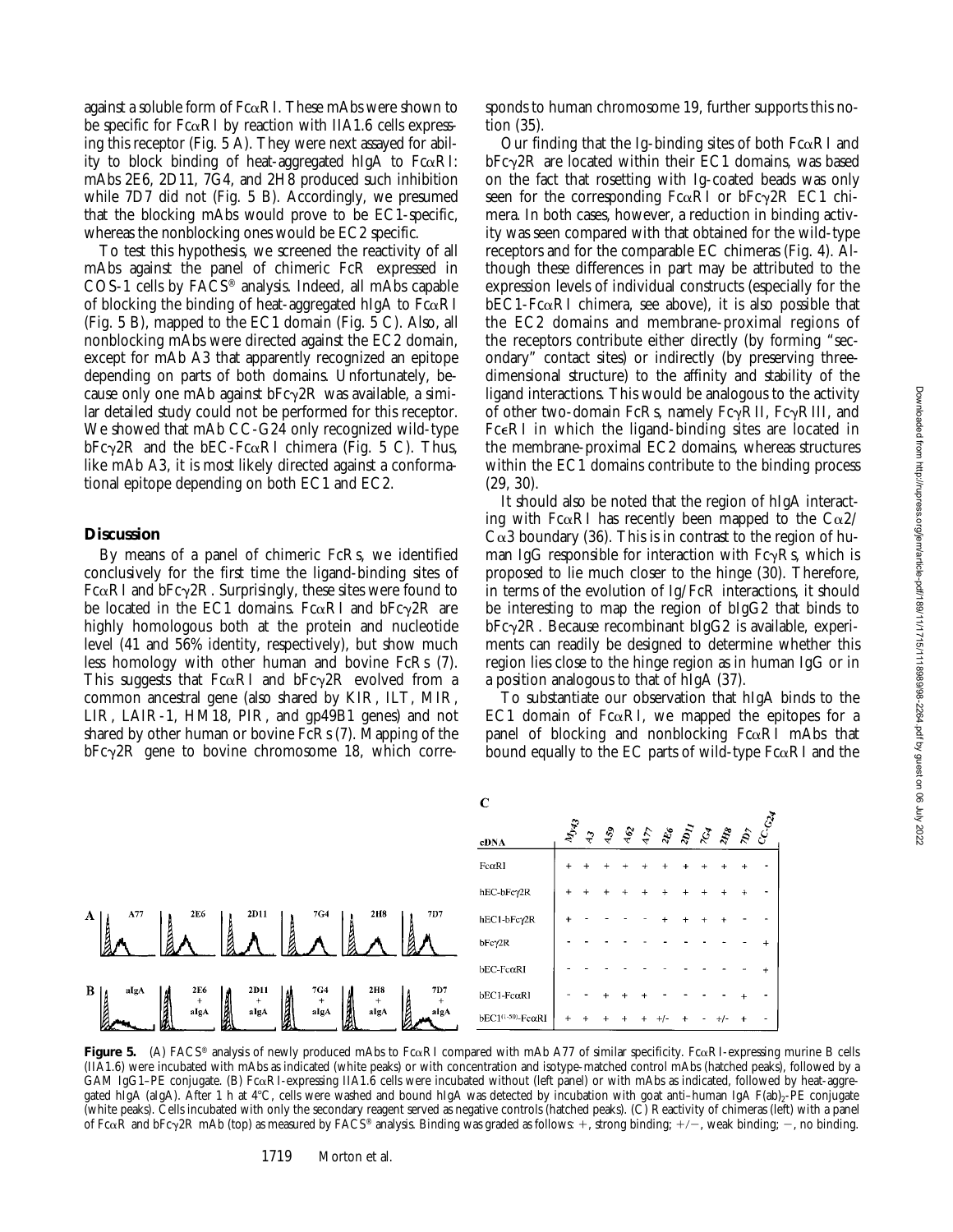hEC-Fc $\gamma$ 2R chimera. The nonblocking mAbs (A59, A62, A77, and 7D7) were shown to react with the membraneproximal EC2 domain because they bound only to wildtype Fc $\alpha$ RI and the hEC-bFc $\gamma$ 2R, bEC1-Fc $\alpha$ RI, and  $bEC1^{(1-50)}$ -Fc $\alpha$ RI chimeras. The only exception was the nonblocking mAb A3 that bound only to wild-type  $Fc\alpha RI$ and the hEC-bFc $\gamma$ 2R and bEC1<sup>(1–50)</sup>-Fc $\alpha$ RI chimeras, suggesting that its epitope is conformational and depends on regions of both EC1 and EC2 (similar to the  $bFc\gamma 2R$ mAb CC-G24; see Results section). In contrast, all blocking mAbs (My43, 2E6, 2D11, 7G4, and 2H8) were shown to react with the EC1 domain of  $Fc\alpha RI$  because their binding activity was retained with the  $hEC1-bFc\gamma^2R$  chimera. The epitopes recognized by My43 and 2D11 were further localized to the region of EC1 directly adjacent to EC2, because they were shown to bind the  $bEC1^{(1-50)}$ -Fc $\alpha$ RI chimera. 2E6 and 2H8 on the other hand, bound only weakly to this chimera, whereas 7G4 did not bind at all. Similar mapping studies with blocking mAbs have previously been used to localize the IgG-binding sites of Fc $\gamma$ RII and Fc $\gamma$ RIII to their EC2 domains (25, 27).

A number of  $Fc\alpha RI$  mRNAs have been isolated and shown to encode splice variants of the receptor (38–41). One such report described cell surface expression of an  $Fc\alpha RI$ variant that lacked the complete EC2 domain, and suggested the EC1 domain to be involved in hIgA binding (40). However, in contrast to our results, mAb My43 was proposed to react with EC2, and mAb A59 with EC1. We believe that observation to be spurious either due to incorrect cell surface expression of the splice variant and/or aberrant receptor structure caused by lack of the complete EC2 domain. This possibility was supported by our attempts to express various  $Fc\alpha RI$  splice variants in COS cells with no success (38). Additionally, chimeras constructed between  $Fc\alpha RI$  and  $Fc\gamma RI$  were not expressed efficiently (Morton, H.C., and J.G.J. van de Winkel, unpublished observations), possibly reflecting a degree of structural incompatibility between these two FcRs. In fact, our unsuccessful experience with those approaches led us to construct chimeras between Fc $\alpha$ RI and bFc $\gamma$ 2R as reported here, because their levels of homology (and hence presumably their overall structure) are more similar than for other FcRs. Thus swapping of highly homologous regions should have minimal affect on the overall structural integrity of the resultant chimeras. Therefore, we feel that the present approach is more physiological than previous attempts to this end.

The surprising difference seen between the ligand-binding sites of Fc $\alpha$ RI and bFc $\gamma$ 2R versus those of other leukocyte  $Fc\gamma Rs$  and  $Fc\epsilon R$ I may have interesting implications in terms of Ig interactions. As mentioned above, this disparity could simply reflect the proposed evolution of  $Fc\alpha RI$  and  $bFc\gamma$ <sub>2</sub>R from an ancestral gene distinct from that giving rise to other  $Fc\gamma Rs$  and  $Fc\epsilon R$ . This notion is supported by the observation that residues within the membrane-distal domain of two KIR proteins determine their ability to bind to their respective ligands, the two groups of HLA-C allotypes (42). Moreover, due to their high levels of homology, the three-dimensional structure of  $Fc\alpha RI$  and  $bFc\gamma$ 2R might more closely resemble that of the KIR proteins than that of more distantly related FcRs (43). Indeed, more detailed mutational analysis, directed by modeling studies using the recently published three dimensional structure of the p58 KIR as a template for the protein backbones of Fc $\alpha$ RI and bFc $\gamma$ 2R, are currently underway in our laboratory to further localize the Ig-binding sites within these two receptors.

An alternative evolutionary explanation possibly applicable at least for  $Fc\alpha RI$  might be that its ligand-binding site developed to ensure interaction with all molecular forms of IgA: monomeric IgA, dimeric IgA (including J chain), and secretory IgA (including J chain and secretory component). Fc $\alpha$ RI is reported to bind all these ligand variants (44, 45). Therefore, because the site of interaction with  $Fc\alpha RI$  at the  $C\alpha$ 2/C $\alpha$ 3 boundary appears to be accessible to the receptor in all these forms of IgA,  $Fc\alpha RI$  could have evolved to accomplish this interaction via its EC1 domain to avoid potential problems of steric hindrance of a more membrane-proximal binding site in relation to large IgA polymers.

In conclusion, we have shown that the closely related Fc $\alpha$ RI and bFc $\gamma$ 2R bind their ligands via sites located in their membrane-proximal EC1 domains. The difference in the Ig-binding sites of these two receptors versus other leukocyte  $Fc\gamma Rs$  and  $Fc\in R$ I, may reflect the proposed divergent evolutionary pathway from a distinct genetic precursor, or (at least in the case of  $Fc\alpha RI$ ) a specific adaptation for efficient interaction with large molecular forms of IgA.

Address correspondence to H. Craig Morton, LIIPAT, Rikshospitalet, N-0027, Oslo, Norway. Phone: 47-22-86-86-31; Fax: 47-22-11-22-61; E-mail: craig.morton@labmed.uio.no

*Received for publication 24 December 1998 and in revised form 29 March 1999.*

*Note added in proof.* A recent report by Wines et al. (*J. Immunol.* 1999. 162:2146–2153) likewise identified the EC1 domain of  $Fc\alpha$ RI to be responsible for ligand binding.

1720 Fc $\alpha$ RI and Bovine Fc $\gamma$ 2R Bind Ligand Via EC1

We would like to thank Drs. Li Shen for My43, Max Cooper for A62, and Charles Maliszewski and Immunex for FcaRI cDNAs. We also gratefully acknowledge the technical staff of LIIPAT, specifically Bjørg Simonsen, Marie Johannesen, and Inger Johanne Ryen, for expert laboratory assistance. We further thank Gøril Olsen for help with cell sorting, and Dr. Finn-Eirik Johansen (LIIPAT) for helpful discussions and provision of the pCMV-GFP plasmid.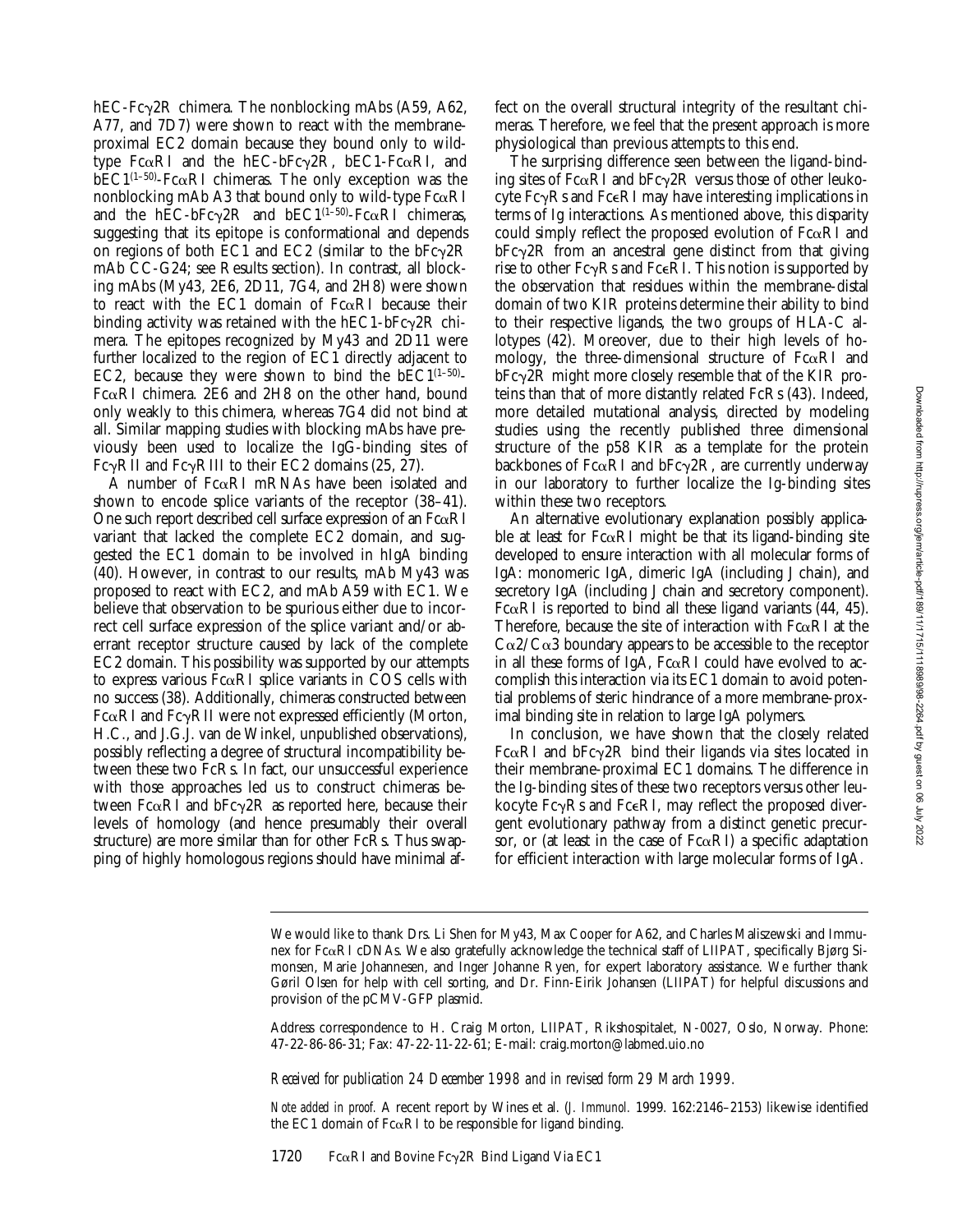## **References**

- 1. Ravetch, J.V., and J.P. Kinet. 1991. Fc receptors. *Annu. Rev. Immunol.* 9:457–492.
- 2. Daeron, M. 1997. Fc receptor biology. *Annu. Rev. Immunol.* 15:203–234.
- 3. Morton, H.C., M. van Egmond, and J.G. van de Winkel. 1996. Structure and function of human IgA Fc receptors (FcaR). *Crit. Rev. Immunol.* 16:423–440.
- 4. Shen, L. 1992. Receptors for IgA on phagocytic cells. *Immunol. Res.* 11:273–282.
- 5. Monteiro, R.C., H. Kubagawa, and M.D. Cooper. 1990. Cellular distribution, regulation, and biochemical nature of an Fca receptor in humans. *J. Exp. Med.* 171:597–613.
- 6. Monteiro, R.C., R.W. Hostoffer, M.D. Cooper, J.R. Bonner, G.L. Gartland, and H. Kubagawa. 1993. Definition of immunoglobulin A receptors on eosinophils and their enhanced expression in allergic individuals. *J. Clin. Invest.* 92: 1681–1685.
- 7. Zhang, G., J.R. Young, C.A. Tregaskes, P. Sopp, and C.J. Howard. 1995. Identification of a novel class of mammalian Fcg receptor. *J. Immunol.* 155:1534–1541.
- 8. Dupont, B., A. Selvakumar, and U. Steffens. 1997. The killer cell inhibitory receptor genomic region on human chromosome 19q13.4. *Tissue Antigens.* 49:557–563.
- 9. Samaridis, J., and M. Colonna. 1997. Cloning of novel immunoglobulin superfamily receptors expressed on human myeloid and lymphoid cells: structural evidence for new stimulatory and inhibitory pathways. *Eur. J. Immunol.* 27: 660–665.
- 10. Cosman, D., N. Fanger, L. Borges, M. Kubin, W. Chin, L. Peterson, and M.L. Hsu. 1997. A novel immunoglobulin superfamily receptor for cellular and viral MHC class I molecules. *Immunity.* 7:273–282.
- 11. Borges, L., M.L. Hsu, N. Fanger, M. Kubin, and D. Cosman. 1997. A family of human lymphoid and myeloid Ig-like receptors, some of which bind to MHC class I molecules. *J. Immunol.* 159:5192–5196.
- 12. Arm, J.P., C. Nwankwo, and K.F. Austen. 1997. Molecular identification of a novel family of human Ig superfamily members that possess immunoreceptor tyrosine-based inhibition motifs and homology to the mouse gp49B1 inhibitory receptor. *J. Immunol.* 159:2342–2349.
- 13. Wagtmann, N., S. Rojo, E. Eichler, H. Mohrenweiser, and E.O. Long. 1997. A new human gene complex encoding the killer cell inhibitory receptors and related monocyte/macrophage receptors. *Curr. Biol.* 7:615–618.
- 14. Kremer, E.J., V. Kalatzis, E. Baker, D.F. Callen, G.R. Sutherland, and C.R. Maliszewski. 1992. The gene for the human IgA Fc receptor maps to 19q13.4. *Hum. Genet.* 89:107–108.
- 15. Wilson, M., M. Torkar, and J. Trowsdale. 1997. The leukocyte receptor complex on human chromosome 19q13.4. *Immunology.* 92:75. (Abstr.)
- 16. Arm, J.P., M.F. Gurish, D.S. Reynolds, H.C. Scott, C.S. Gartner, K.F. Austen, and H.R. Katz. 1991. Molecular cloning of gp49, a cell-surface antigen that is preferentially expressed by mouse mast cell progenitors and is a new member of the immunoglobulin superfamily. *J. Biol. Chem.* 266: 15966–15973.
- 17. Wang, L.L., I.K. Mehta, P.A. LeBlanc, and W.M. Yokoyama. 1997. Mouse natural killer cells express gp49B1, a structural homologue of human killer inhibitory receptors. *J. Immunol.* 158:13–17.
- 18. Kubagawa, H., P.D. Burrows, and M.D. Cooper. 1997. A
- 19. Maliszewski, C.R., C.J. March, M.A. Schoenborn, S. Gimpel, and L. Shen. 1990. Expression cloning of a human Fc receptor for IgA. *J. Exp. Med.* 172:1665–1672.
- 20. Pfefferkorn, L.C., and G.R. Yeaman. 1994. Association of IgA-Fc receptors (Fc $\alpha$ R) with Fc $\epsilon$ RI  $\gamma$ 2 subunits in U937 cells. Aggregation induces the tyrosine phosphorylation of g2. *J. Immunol.* 153:3228–3236.
- 21. Morton, H.C., I.E. van den Herik-Oudijk, P. Vossebeld, A. Snijders, A.J. Verhoeven, P.J. Capel, and J.G. van de Winkel. 1995. Functional association between the human myeloid immunoglobulin A Fc receptor (CD89) and FcR  $\gamma$  chain. Molecular basis for CD89/FcR  $\gamma$  chain association. *J. Biol. Chem.* 270:29781–29787.
- 22. Saito, K., K. Suzuki, H. Matsuda, K. Okumura, and C. Ra. 1995. Physical association of Fc receptor  $\gamma$  chain homodimer with IgA receptor. *J. Allergy Clin. Immunol.* 96:1152–1160.
- 23. Reterink, T.J., G. van Zandbergen, M. van Egmond, N. Klar-Mohamad, H.C. Morton, J.G. van de Winkel, and M.R. Daha. 1997. Size-dependent effect of IgA on the IgA Fc receptor (CD89). *Eur. J. Immunol.* 27:2219–2224.
- 24. Hulett, M.D., I.F. McKenzie, and P.M. Hogarth. 1993. Chimeric Fc receptors identify immunoglobulin-binding regions in human FcgRII and FceRI. *Eur. J. Immunol.* 23:640–645.
- 25. Ierino, F.L., M.D. Hulett, I.F. McKenzie, and P.M. Hogarth. 1993. Mapping epitopes of human  $Fc\gamma RII$  (CDw32) with monoclonal antibodies and recombinant receptors. *J. Immunol.* 150:1794–1803.
- 26. Hulett, M.D., E. Witort, R.I. Brinkworth, I.F. McKenzie, and P.M. Hogarth. 1995. Multiple regions of human  $Fc\gamma RII$ (CD32) contribute to the binding of IgG. *J. Biol. Chem.* 270: 21188–21194.
- 27. Tamm, A., and R.E. Schmidt. 1996. The binding epitopes of human CD16 ( $Fc\gamma$ RIII) monoclonal antibodies. Implications for ligand binding. *J. Immunol.* 157:1576–1581.
- 28. Tamm, A., A. Kister, K.U. Nolte, J.E. Gessner, and R.E. Schmidt. 1996. The IgG binding site of human  $Fc\gammaRIIIB$  receptor involves CC<sup>'</sup> and FG loops of the membrane-proximal domain. *J. Biol. Chem.* 271:3659–3666.
- 29. Hulett, M.D., and P.M. Hogarth. 1994. Molecular basis of Fc receptor function. *Adv. Immunol.* 57:1–127.
- 30. Raghavan, M., and P.J. Bjorkman. 1996. Fc receptors and their interactions with immunoglobulins. *Annu. Rev. Cell Dev. Biol.* 12:181–220.
- 31. Maliszewski, C.R., T. VandenBos, L. Shen, M.A. Schoenborn, H. Kubagawa, M.P. Beckmann, and R.C. Monteiro. 1993. Recombinant soluble IgA Fc receptor: generation, biochemical characterization, and functional analysis of the recombinant protein. *J. Leukocyte Biol.* 53:223–232.
- 32. Brandtzaeg, P., I. Fjellanger, and S.T. Gjeruldsen. 1970. Human secretory immunoglobulins. I. Salivary secretions from individuals with normal or low levels of serum immunoglobulins. *Scand. J. Haematol. Suppl.* 12:3–83.
- 33. Shen, L., R. Lasser, and M.W. Fanger. 1989. My 43, a monoclonal antibody that reacts with human myeloid cells inhibits monocyte IgA binding and triggers function. *J. Immunol.* 143:4117–4122.
- 34. Monteiro, R.C., M.D. Cooper, and H. Kubagawa. 1992. Molecular heterogeneity of Fca receptors detected by receptorspecific monoclonal antibodies. *J. Immunol.* 148:1764–1770.